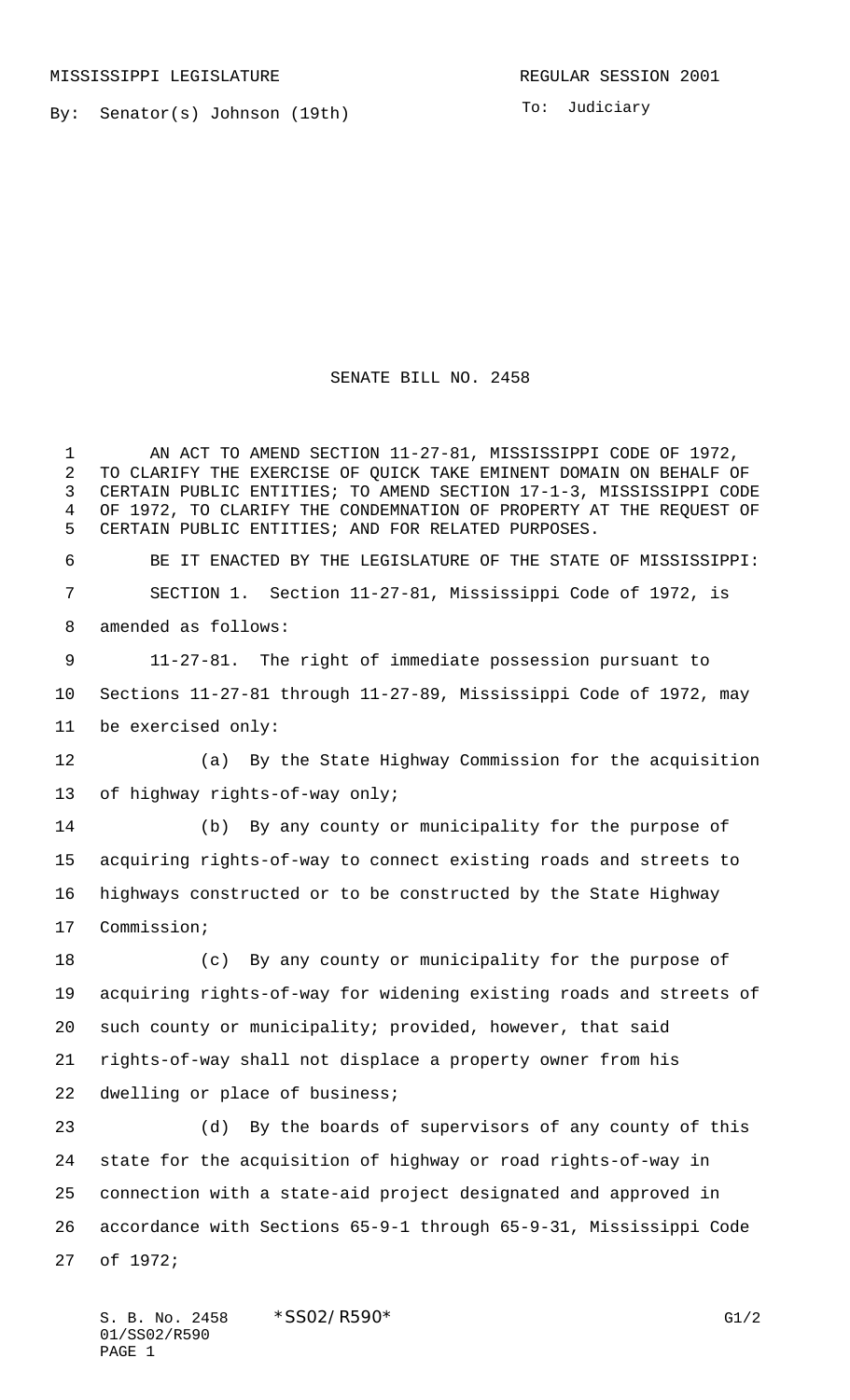(e) By the Mississippi Wayport Authority for the purposes of acquiring land and easements for the Southeastern United States Wayport Project as authorized by Sections 61-4-1 through 61-4-13, Mississippi Code of 1972;

 (f) By any county or municipality for the purpose of acquiring rights-of-way for water, sewer, drainage and other public utility purposes; provided, however, that such acquisition shall not displace a property owner from his dwelling or place of business;

 (g) By any county authorized to exercise the power of eminent domain under Section 19-7-41 for the purpose of acquiring land for construction of a federal correctional facility or other federal penal institution; **\* \* \***

 (h) By the Mississippi Major Economic Impact Authority for the purpose of acquiring land, property and rights-of-way for a project as defined in Section 57-75-5(f)(iv)1 or any facility related to the project as provided in Section 57-75-11(e)(ii); or (i) By any county or municipality at the request and on behalf of a separate public entity for the purpose of acquiring rights-of-way for water, sewer, drainage and other public utility purposes; provided, however, that such acquisition shall not displace a property owner from his dwelling or place of business. SECTION 2. Section 17-1-3, Mississippi Code of 1972, is amended as follows: 17-1-3. Except as otherwise provided in Article VII of the Chickasaw Trail Economic Development Compact described in Section 57-36-1, for the purpose of promoting health, safety, morals, or the general welfare of the community, the governing authority of any municipality, and, with respect to the unincorporated part of any county, the governing authority of any county, in its discretion, are empowered to regulate the height, number of stories and size of building and other structures, the percentage of lot that may be occupied, the size of the yards, courts and

S. B. No. 2458 \*SS02/R590\* 01/SS02/R590 PAGE 2